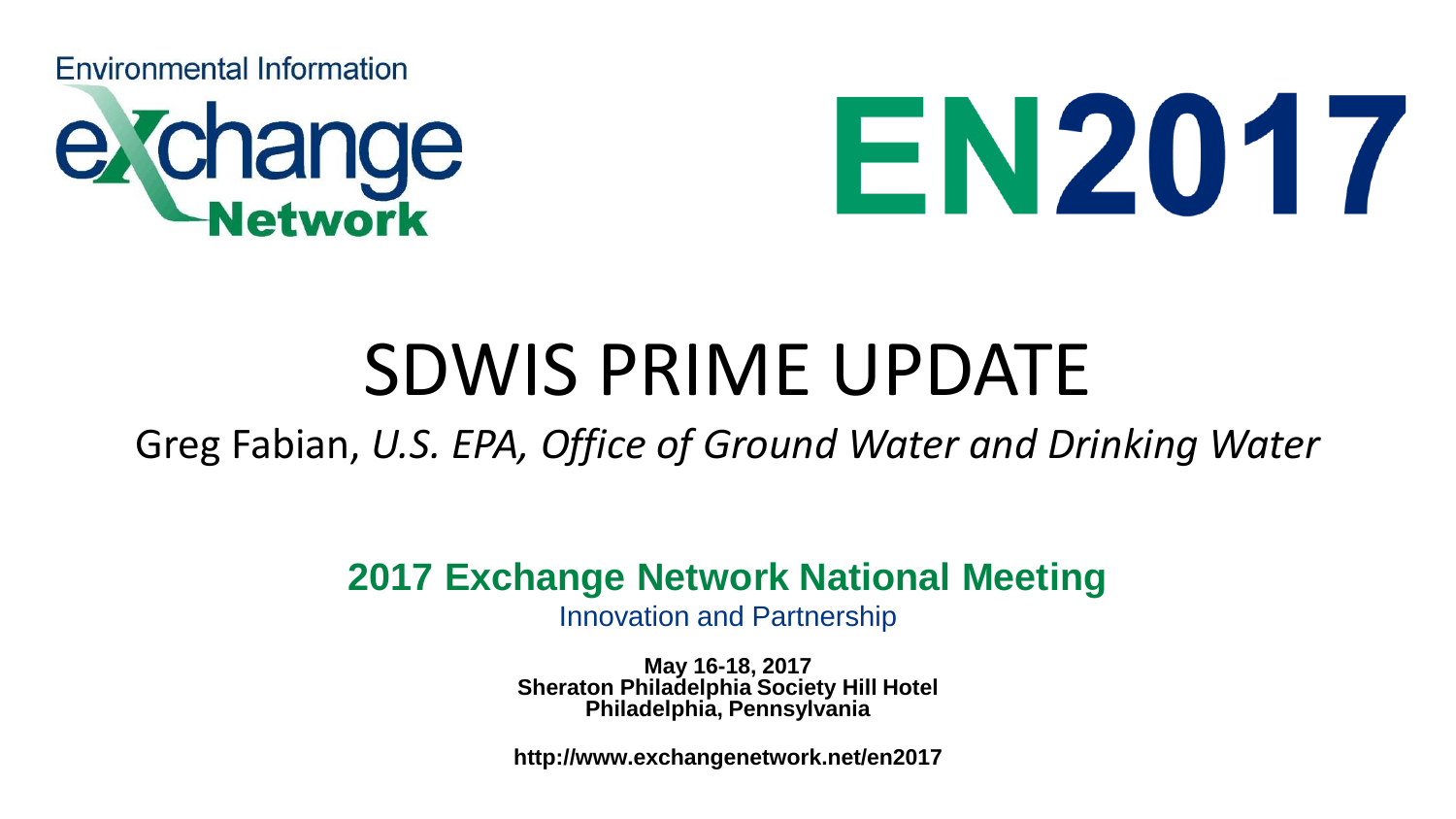## **ABSTRACT**

SDWIS Prime is a cloud-hosted system featuring a business rules engine (for complex compliance calculations) that states, territories and EPA Regions will use for managing their Public Water System Supervision programs. This presentation discusses development progress, concepts for reporting data to USEPA and use of shared services.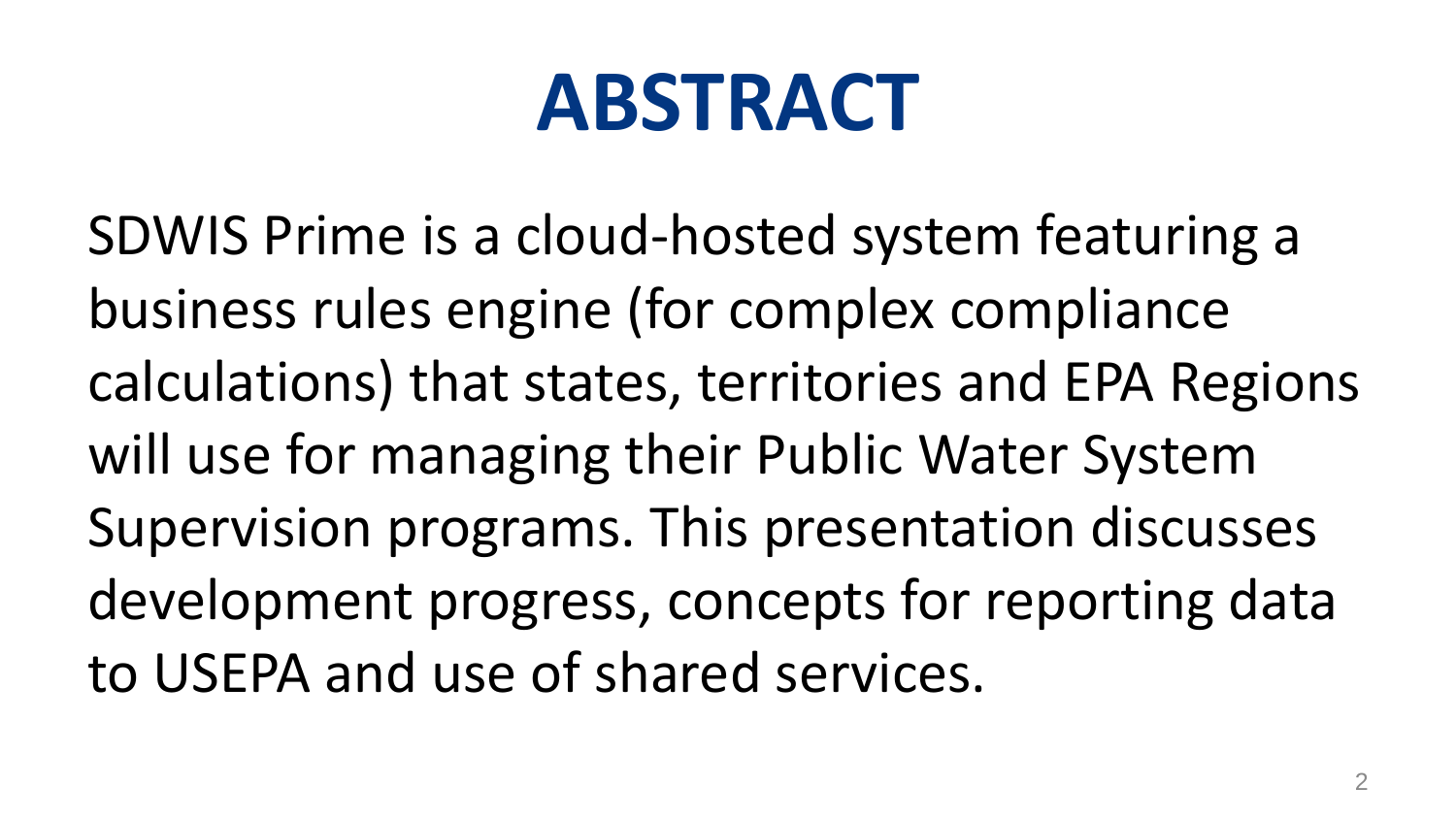# Agenda

- SDWIS Prime Overview
- Development Progress
- Modified Agile Development Approach
- Reporting to USEPA
- Issues with SDWIS Prime Centralization
- Using Shared Services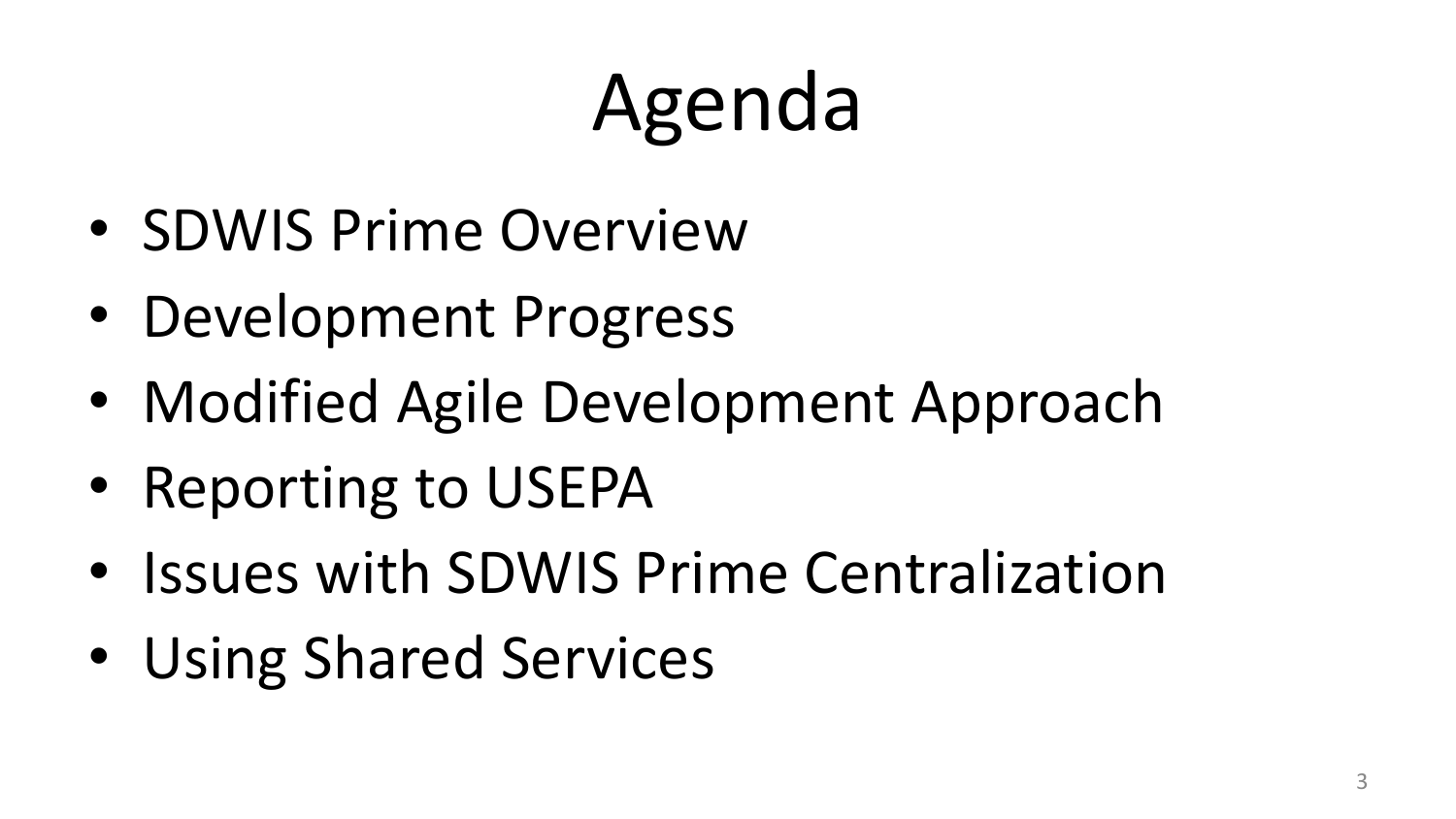## SDWIS Prime Overview

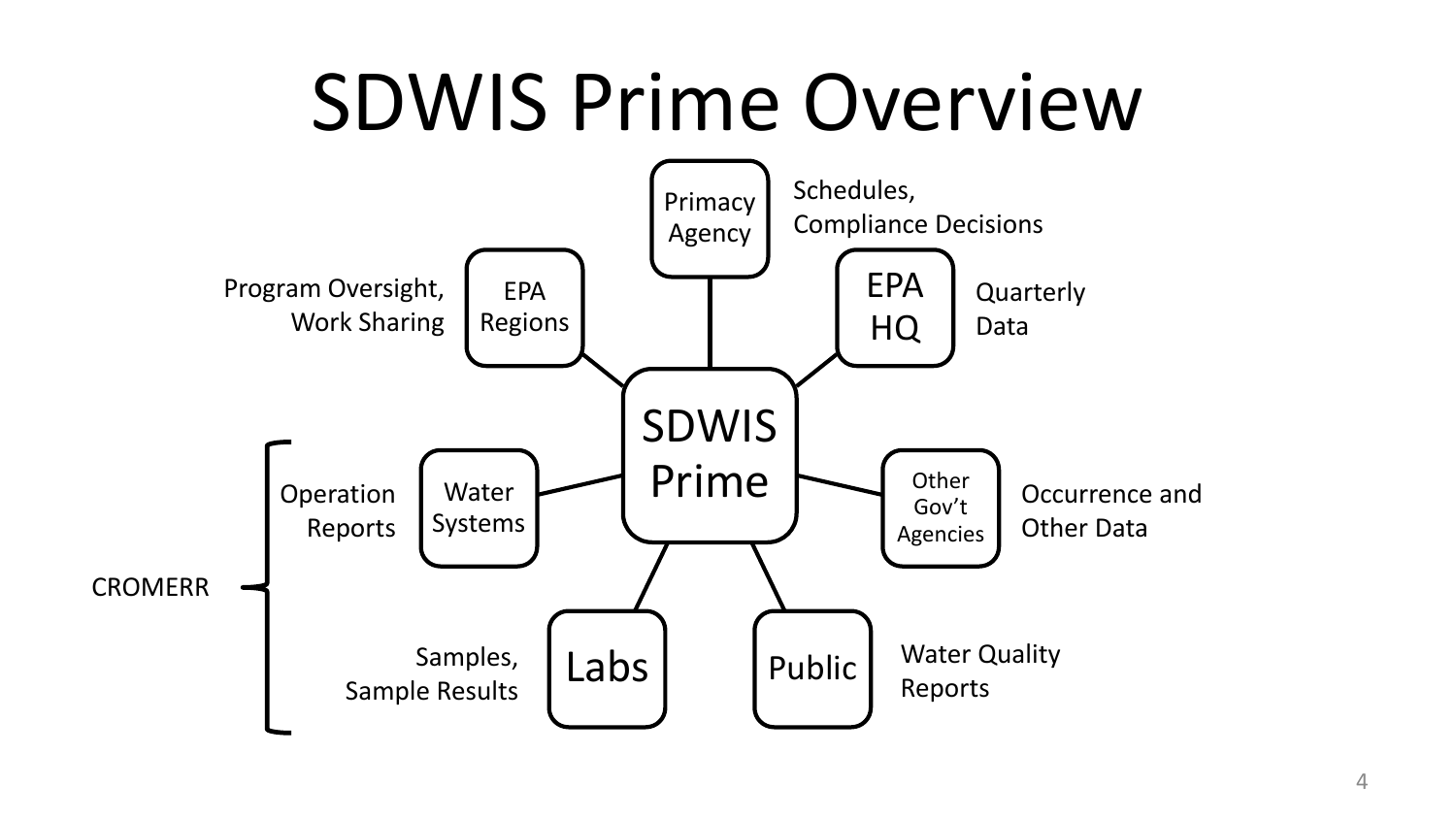## High Level SDWIS Prime Architecture

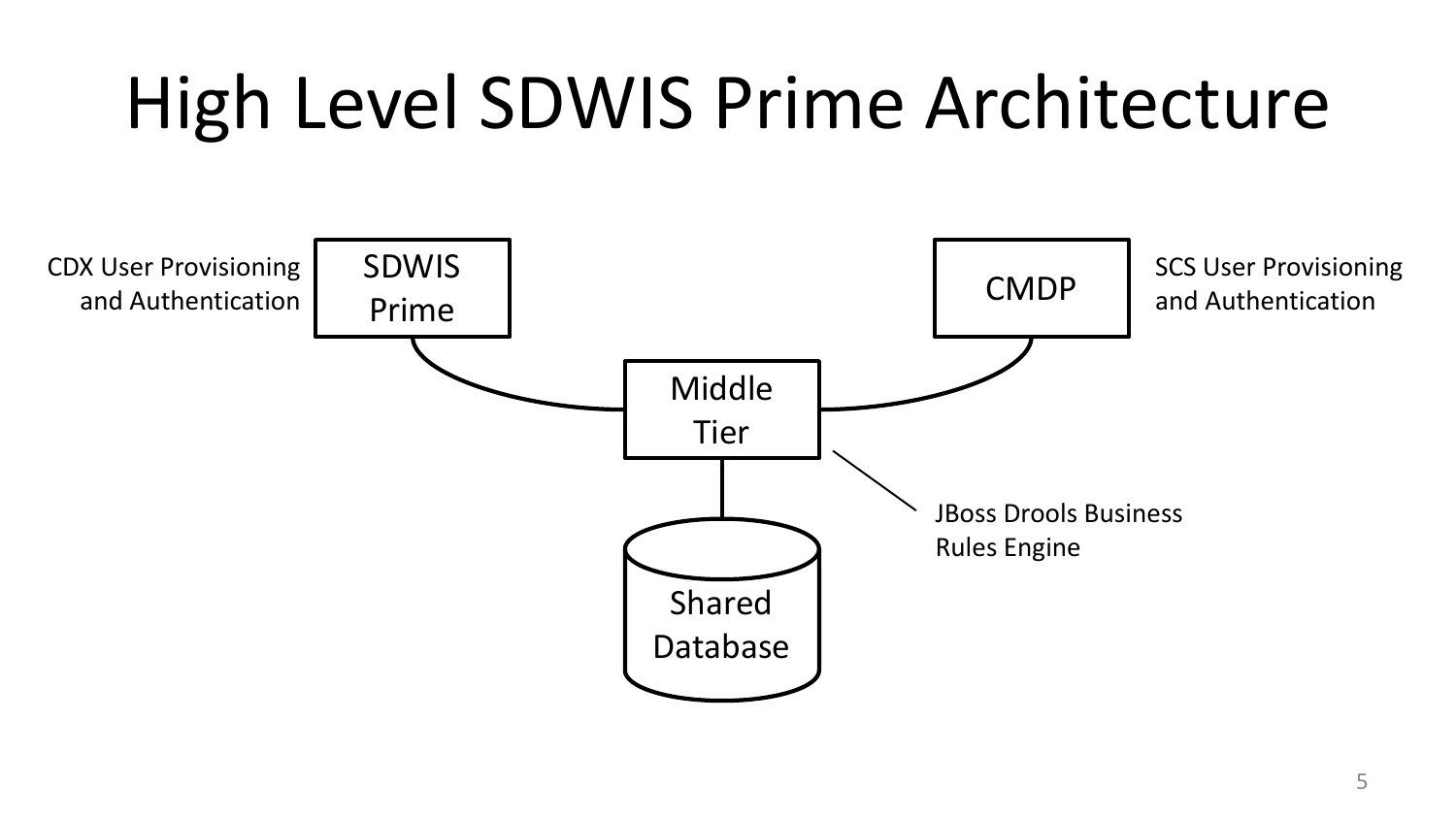## Prime Development Progress

Requirements, Prototyping/UX Design, Rules Logic

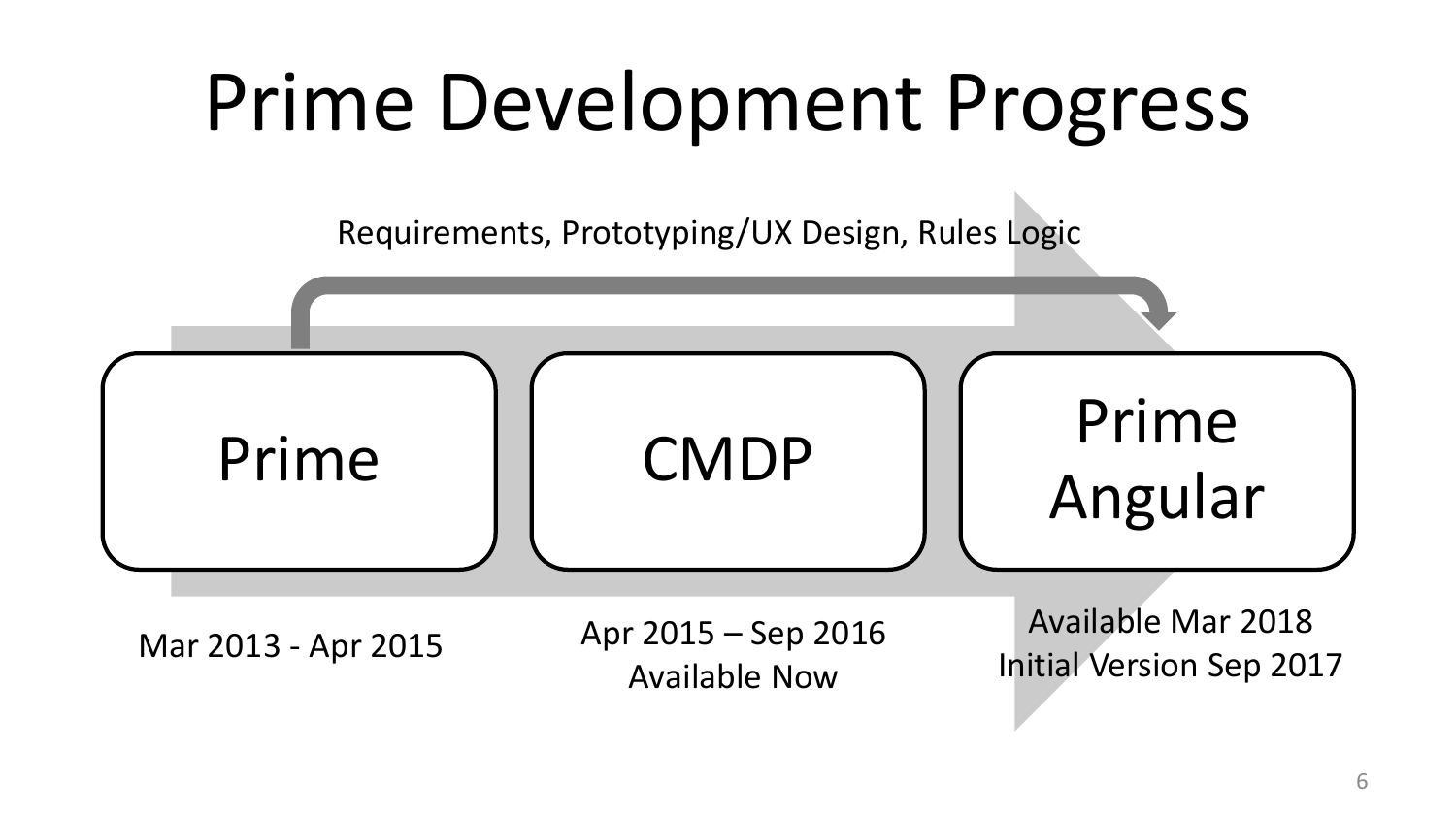#### Agile Development Approach Prototyping 2 Week Community **Testing** 2 Week Sprints V 1.0 Delivered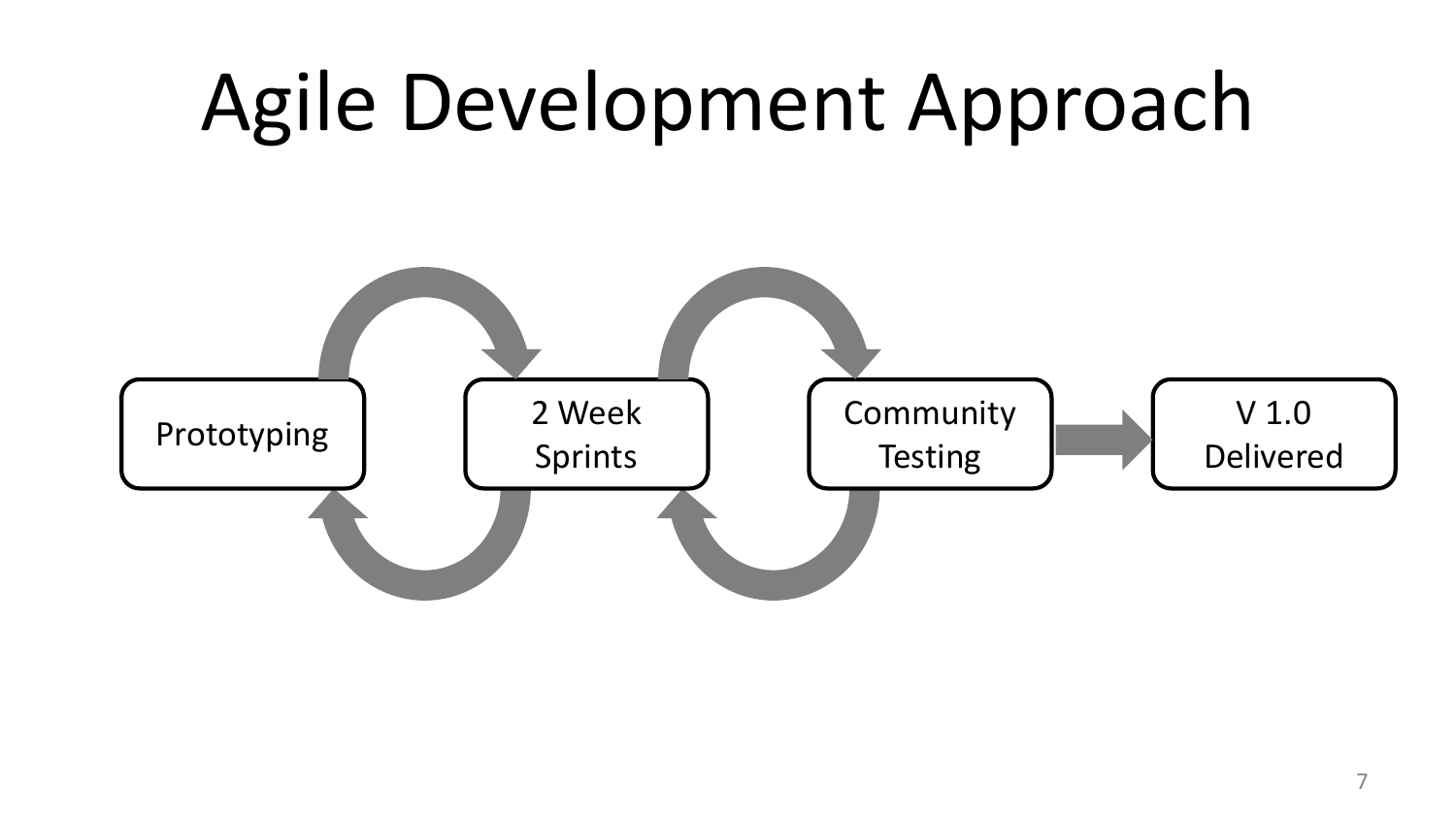# Reporting to USEPA

- Each quarter, primacy agencies report these data to USEPA:
	- Inventory (water system characteristics)
	- Enforcement actions and violations
	- Lead and Copper action level exceedance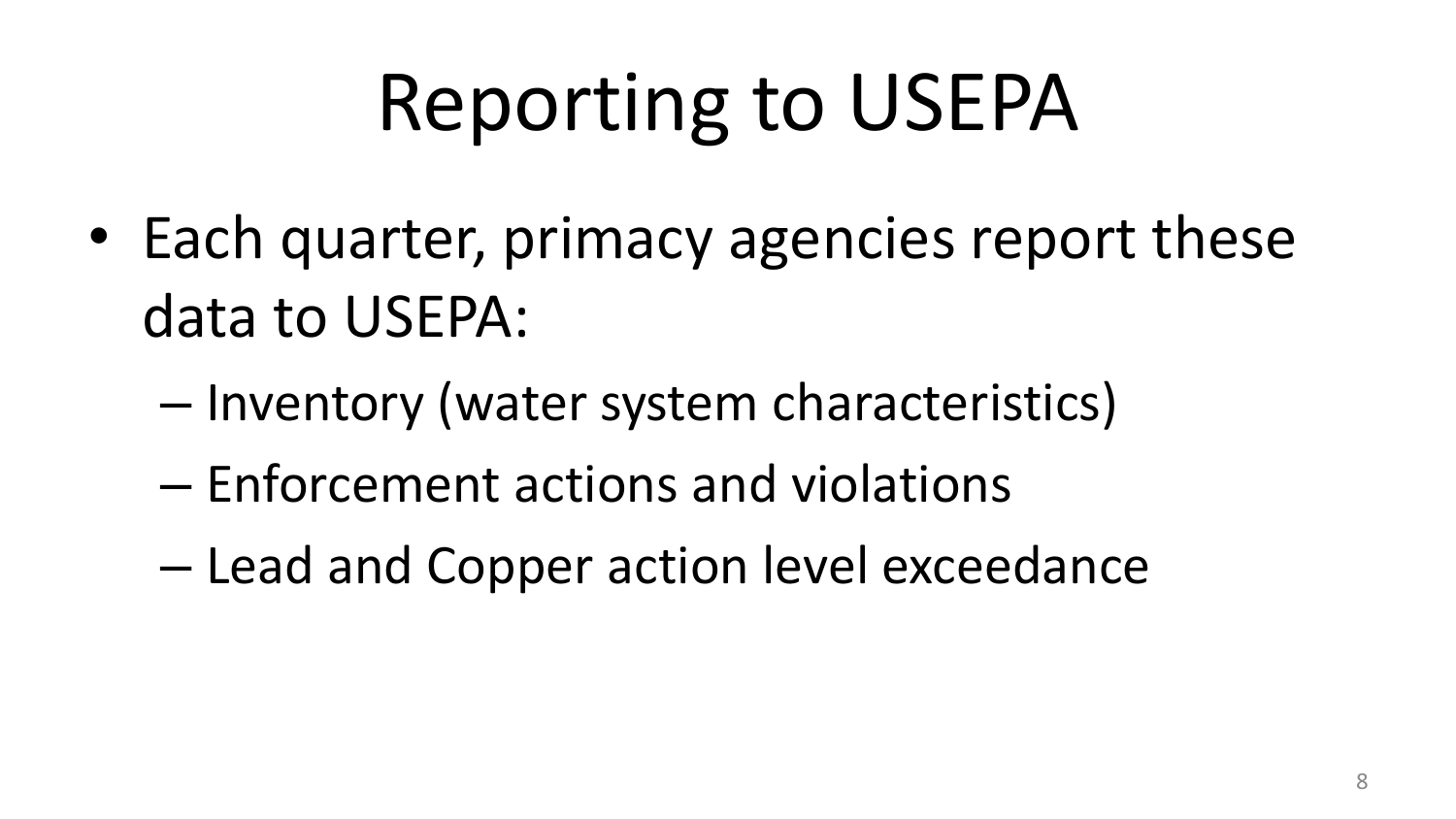## Reporting to USEPA: As-Is

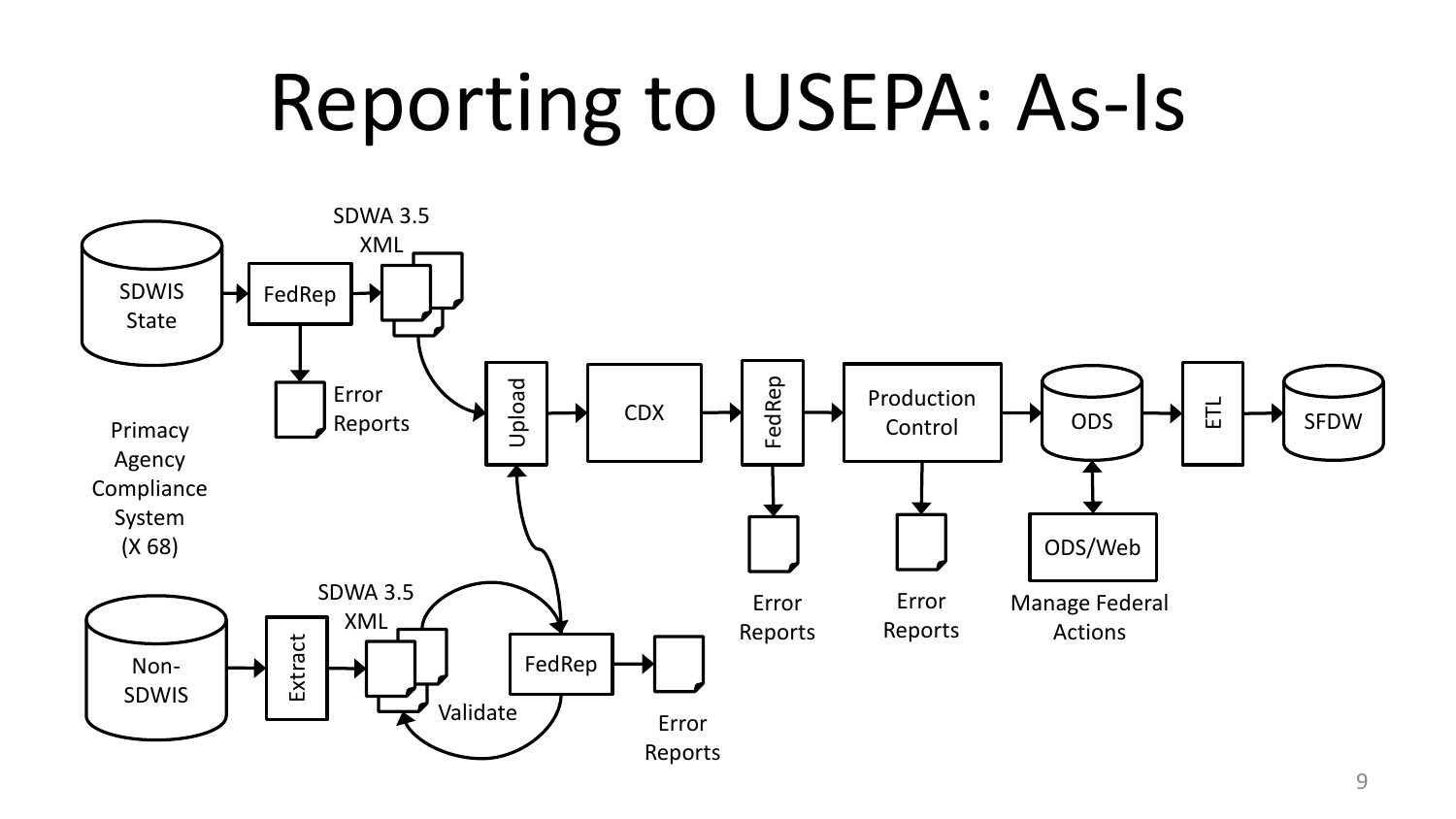## Reporting to USEPA: Transitional

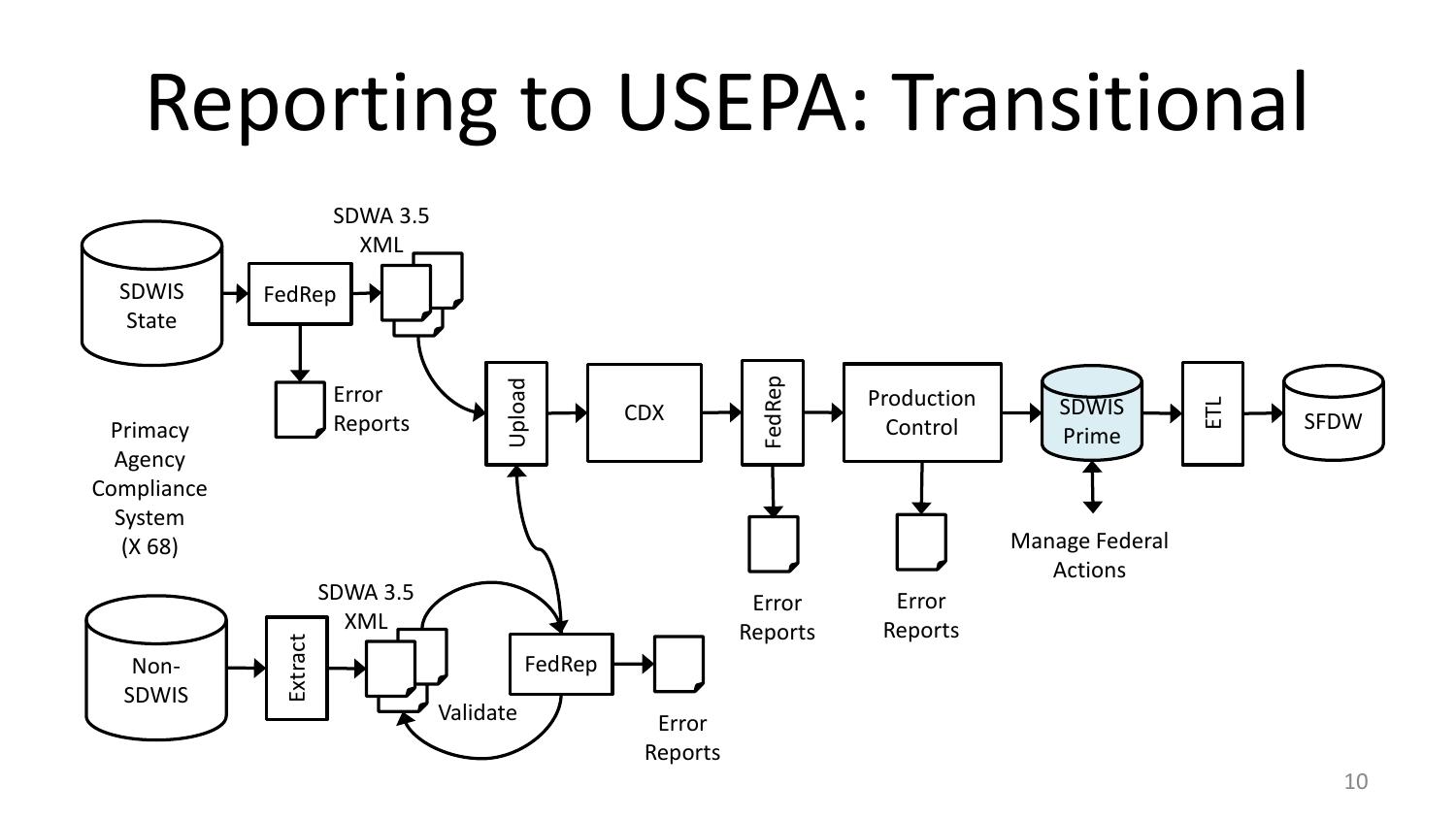## Reporting to USEPA: To-Be

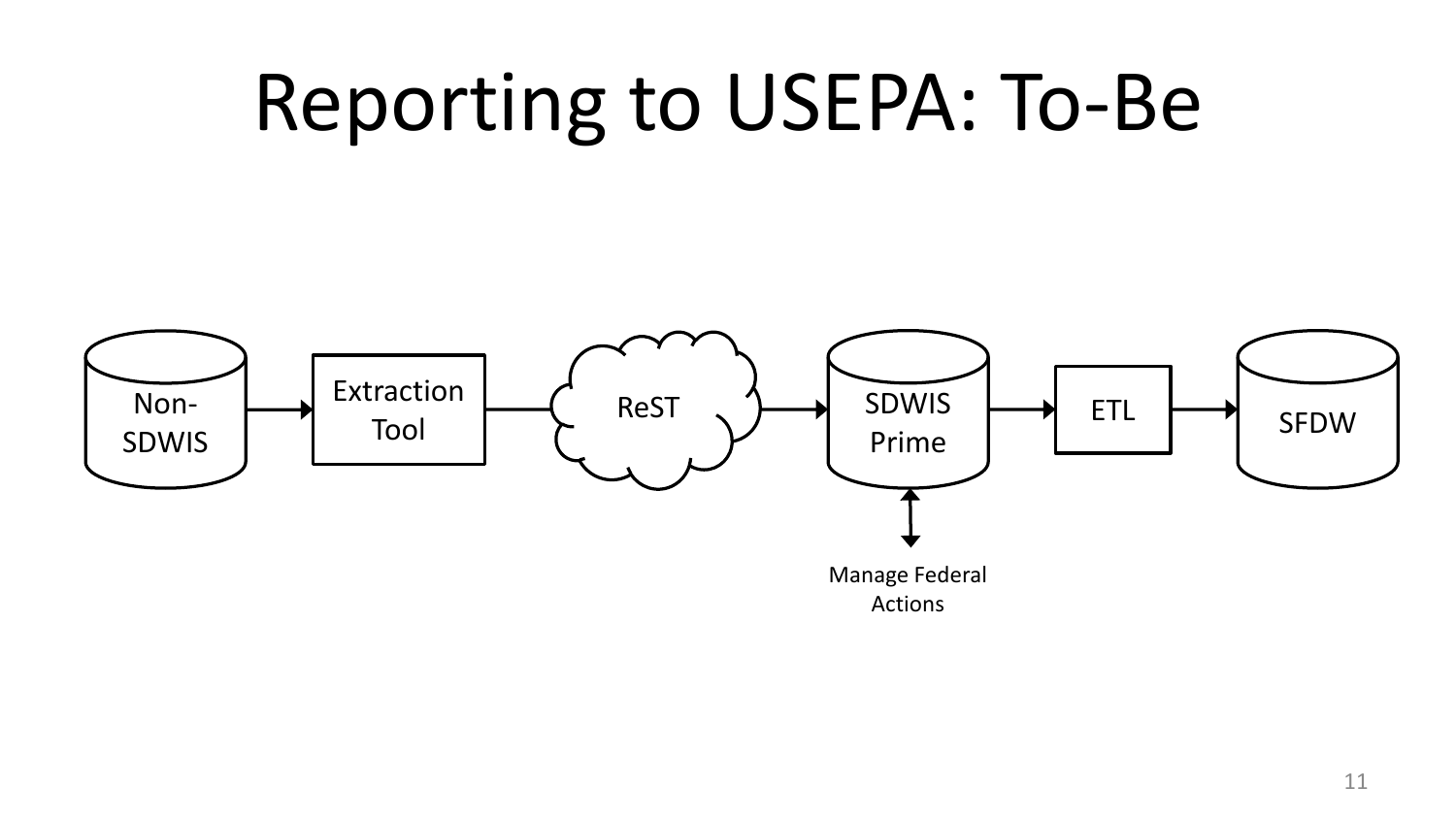## Issues with SDWIS Prime Centralization

- Exchanging data with other apps
- Reports & ad hoc queries
- System performance concerns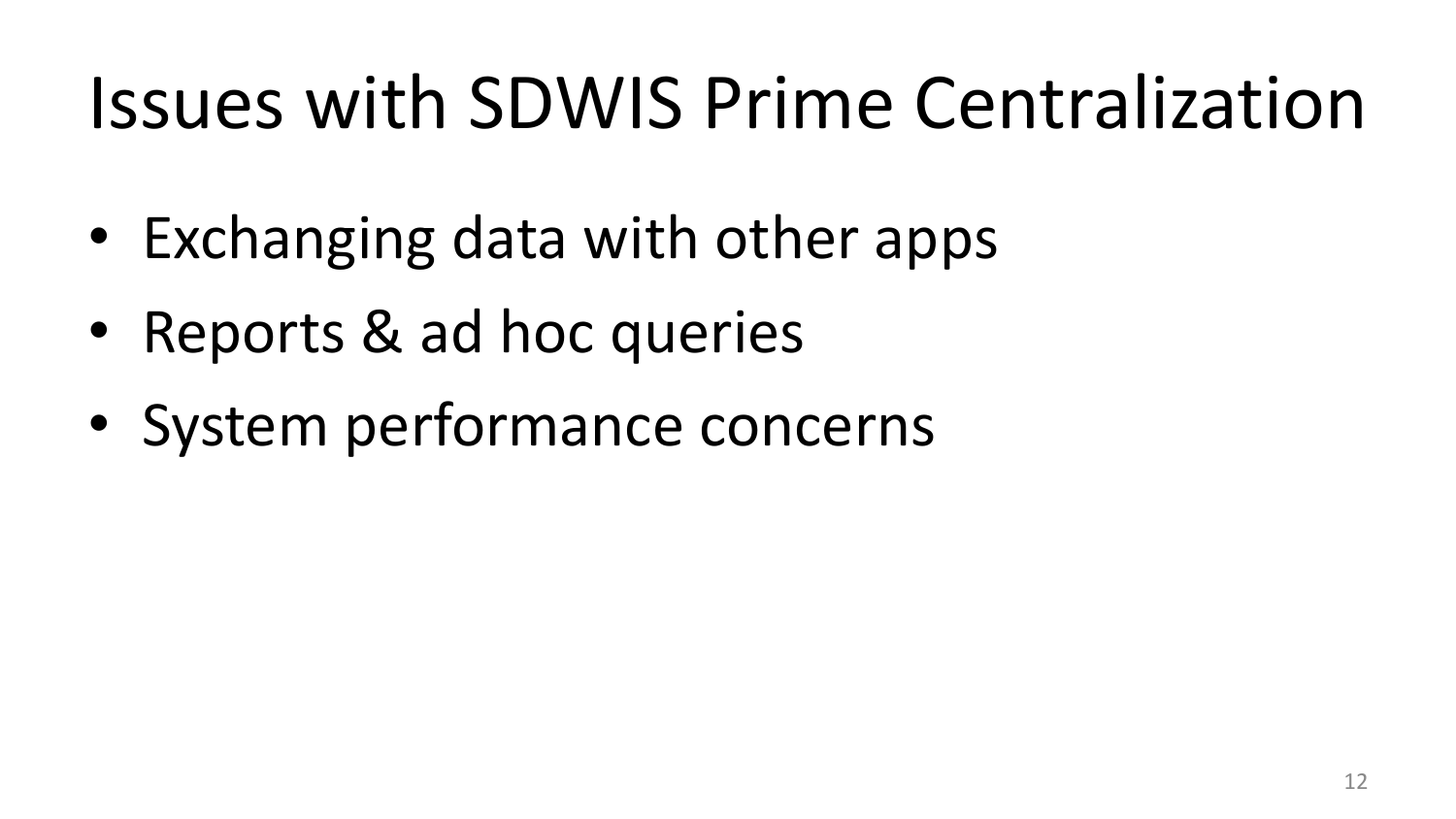## Interfacing Apps Issue



ODBC OK ODBC Insecure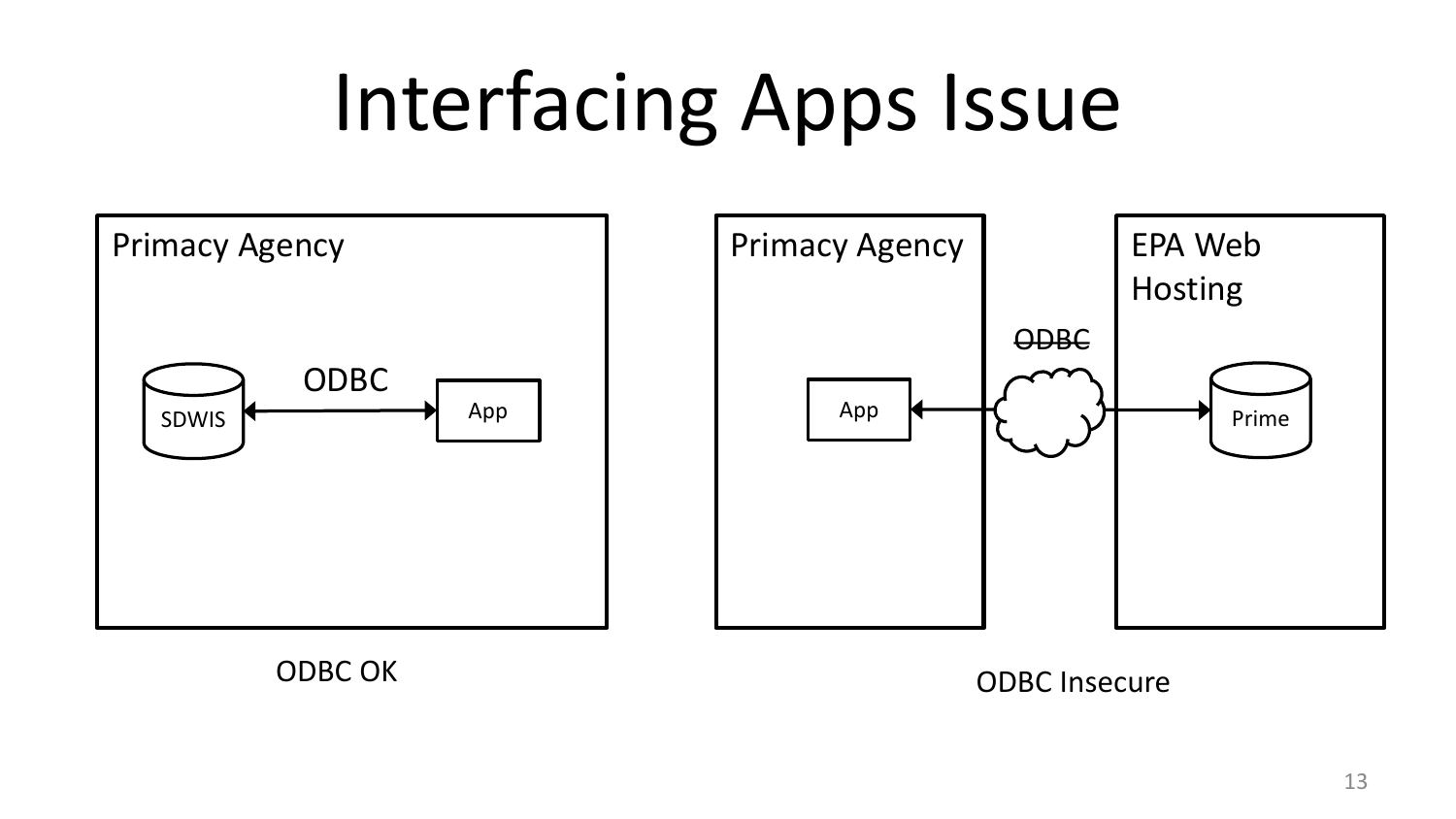# Interfacing Apps – Local Datamart

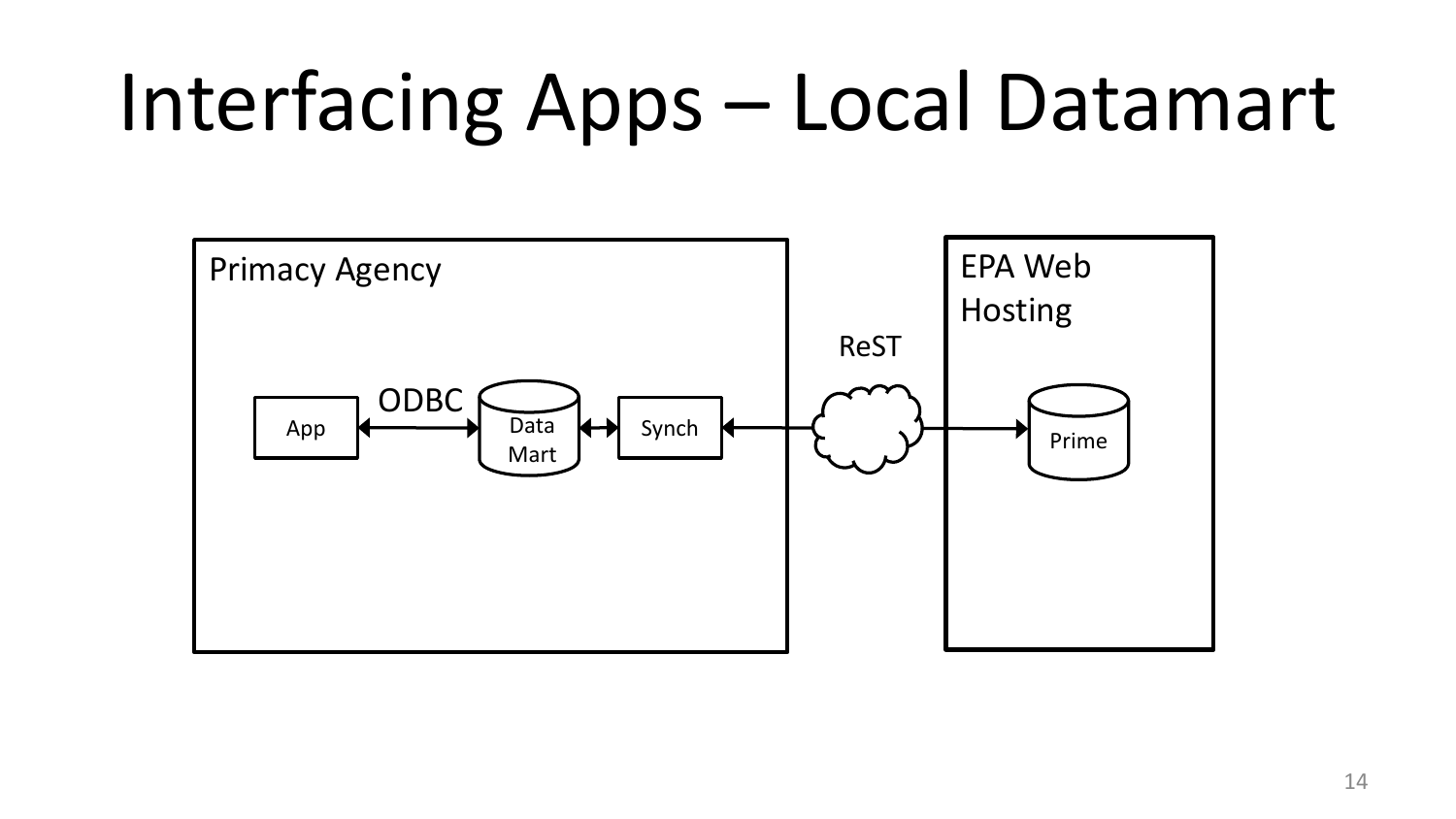# Using Shared Services

- SDWIS Prime
	- CDX for user provisioning and authentication
	- Role based access managed in SDWIS Prime
- CMDP
	- Shared CROMERR Services (SCS) for user provisioning, authentication, and certification of submissions
	- Role based access is managed in SCS
	- Beware of tight coupling with SCS!